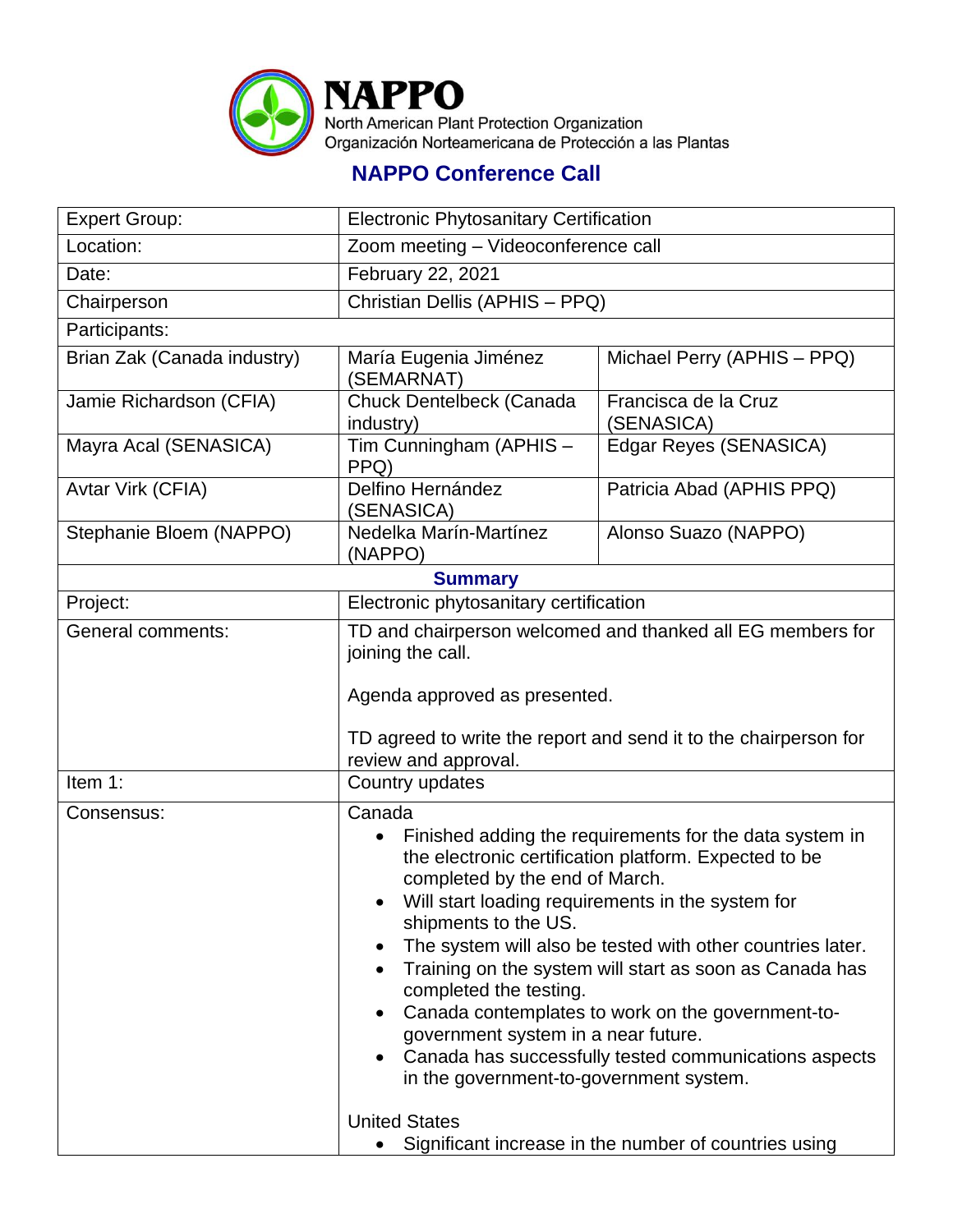|            | ephyto due to the pandemic (12 countries in 2020; 46<br>countries in 2021). This information is available in the<br>APHIS - PPQ website.<br>US is receiving ephytos from 18 countries.<br>$\bullet$<br>EU can receive ephytos but cannot send.<br>$\bullet$<br>Troubleshooting ephyto certificates with the EU.<br>Good success with ephyto exchange with Mexico,<br>$\bullet$<br>however, some issues need to be resolved with special<br>cases like multiple inspection dates used. The ephyto<br>schema needs to be modified to consider these cases.<br>Ephytos received from foreign countries are reformatted<br>and shared with the US customs officials. Importers will<br>have to provide only the certificate number for any<br>shipment to the US using electronic certification.<br>Currently testing the system with Bahamas, Colombia,<br>$\bullet$<br>and Uzbekistan.<br>US only exchange through the hub. |
|------------|---------------------------------------------------------------------------------------------------------------------------------------------------------------------------------------------------------------------------------------------------------------------------------------------------------------------------------------------------------------------------------------------------------------------------------------------------------------------------------------------------------------------------------------------------------------------------------------------------------------------------------------------------------------------------------------------------------------------------------------------------------------------------------------------------------------------------------------------------------------------------------------------------------------------------|
|            | Mexico<br>Great progress with the ephyto system. Mexico has been<br>running tests with the US.<br>More than 100 tests (ephyto exchanges with the US) have<br>been reviewed with very few issues.<br>No issues were detected also with four e-certificates sent<br>to the US.<br>Mexico is ready to start the ephyto exchange with the US<br>and invited Canada to run tests with Mexico for future<br>exchanges.                                                                                                                                                                                                                                                                                                                                                                                                                                                                                                          |
|            | From the Secretariat (ED)<br>NAPPO will coordinate the activities of the Interamerican<br>Group for Cooperation in Plant Health (GICSV in Spanish)<br>in 2021 and 2022.<br>GICSV has a working technical group (WTG) on ephyto.<br>GICSV ephyto WTG experts from the US are also<br>members of the NAPPO EG.<br>GICSV provide an opportunity to cooperate with other<br>NPPOs, specially with ephyto and its implementation in<br>the Americas.                                                                                                                                                                                                                                                                                                                                                                                                                                                                           |
| Item 2:    | Industry updates                                                                                                                                                                                                                                                                                                                                                                                                                                                                                                                                                                                                                                                                                                                                                                                                                                                                                                          |
| Consensus: | Canada<br>Brian Zak offered to send a copy of a presentation<br>$\bullet$<br>(Canada industry report) after the videoconference.                                                                                                                                                                                                                                                                                                                                                                                                                                                                                                                                                                                                                                                                                                                                                                                          |
| Item 3:    | <b>Upcoming IPPC activities</b>                                                                                                                                                                                                                                                                                                                                                                                                                                                                                                                                                                                                                                                                                                                                                                                                                                                                                           |
| Consensus: | The chairperson provided the following updates:<br>Efforts from the IPPC to encourage African countries to<br>participate in the ephyto certification system.<br>IPPC working with French-speaking African countries to                                                                                                                                                                                                                                                                                                                                                                                                                                                                                                                                                                                                                                                                                                   |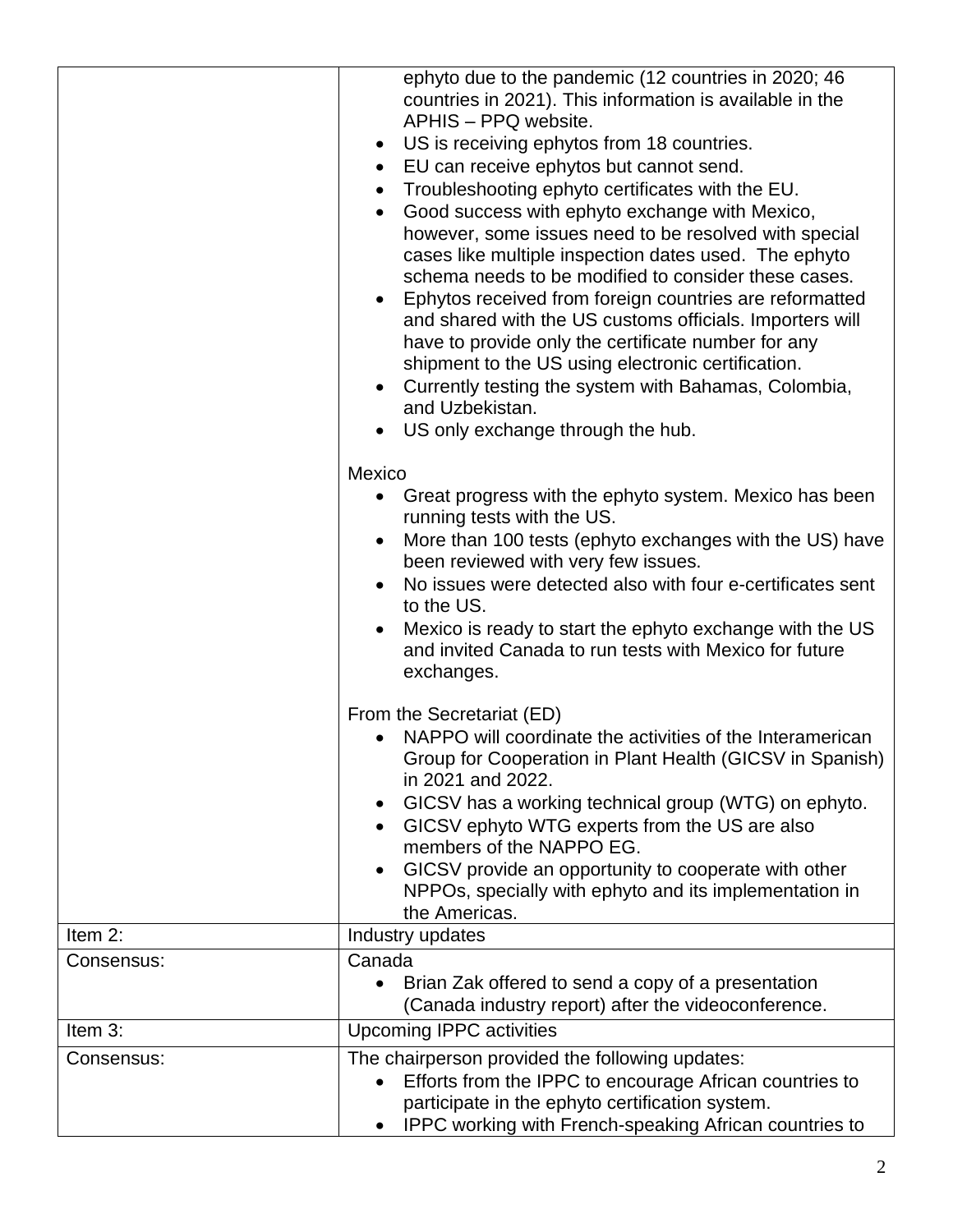|                               | pandemic.<br>for file names.<br>$\bullet$                                                          | participate in the generic system.<br>Number of meetings have been canceled due to the<br>IPPC working on updates regarding the message to<br>include more description and field length into the mapping<br>document allowing a standardize system to use specially<br>Finalizing the ability to respond when a shipment has a<br>problem (additional declarations, wrong data, etc.).<br>"Carbon copy" ephyto certifications with other systems for<br>example with customs.<br>Virtual CPM - 15. Updates will be provided by Craig<br>Fedchcock but the main point will be the discussions on<br>how to make the system financially sustainable in a long<br>term. Options will be introduced for consideration.                                                                                                                                                                                                                             |  |  |
|-------------------------------|----------------------------------------------------------------------------------------------------|------------------------------------------------------------------------------------------------------------------------------------------------------------------------------------------------------------------------------------------------------------------------------------------------------------------------------------------------------------------------------------------------------------------------------------------------------------------------------------------------------------------------------------------------------------------------------------------------------------------------------------------------------------------------------------------------------------------------------------------------------------------------------------------------------------------------------------------------------------------------------------------------------------------------------------------------|--|--|
|                               | Open discussion<br>Other subjects                                                                  |                                                                                                                                                                                                                                                                                                                                                                                                                                                                                                                                                                                                                                                                                                                                                                                                                                                                                                                                                |  |  |
| Consensus:                    | $\bullet$<br>$\bullet$<br>official notification.<br>$\bullet$<br>be accepted.<br><b>Next Steps</b> | Mexico indicated that it is important to work closely to<br>solve the problems related to the XML file in the ephyto<br>schema. Mexico is currently exchanging with Chile and<br>Argentina and issues related to ephyto are currently being<br>solved using a web-based platform.<br>Mexico requested to formalize the electronic certification<br>system with the US through an official notification from the<br>US NPPO. The US indicated that they do not need any<br>formal agreement but agree to work with Mexico on an<br>Mexico will draft the official notification.<br>Mexico proposed to work the electronic certification<br>system progressively, allowing printing copies first and<br>then completely migrate to a paperless system. During the<br>initial phase, both versions (electronic and hardcopies) will<br>The chairperson indicated that in many cases, the<br>industry needs to have a hardcopy of the certificate. |  |  |
| <b>Responsible Person</b>     | <b>Action</b>                                                                                      | <b>Date</b>                                                                                                                                                                                                                                                                                                                                                                                                                                                                                                                                                                                                                                                                                                                                                                                                                                                                                                                                    |  |  |
|                               | No specific action items before next meeting                                                       |                                                                                                                                                                                                                                                                                                                                                                                                                                                                                                                                                                                                                                                                                                                                                                                                                                                                                                                                                |  |  |
| <b>Next Meeting</b>           |                                                                                                    |                                                                                                                                                                                                                                                                                                                                                                                                                                                                                                                                                                                                                                                                                                                                                                                                                                                                                                                                                |  |  |
| Location:                     | Zoom meeting - Video conference                                                                    |                                                                                                                                                                                                                                                                                                                                                                                                                                                                                                                                                                                                                                                                                                                                                                                                                                                                                                                                                |  |  |
| Date:                         | April 26 from 1:00 to 2:00 pm EST                                                                  |                                                                                                                                                                                                                                                                                                                                                                                                                                                                                                                                                                                                                                                                                                                                                                                                                                                                                                                                                |  |  |
| <b>Proposed Agenda Items</b>  |                                                                                                    |                                                                                                                                                                                                                                                                                                                                                                                                                                                                                                                                                                                                                                                                                                                                                                                                                                                                                                                                                |  |  |
| <b>Industry Updates</b><br>1. |                                                                                                    |                                                                                                                                                                                                                                                                                                                                                                                                                                                                                                                                                                                                                                                                                                                                                                                                                                                                                                                                                |  |  |
| Canada Progress<br>2.         |                                                                                                    |                                                                                                                                                                                                                                                                                                                                                                                                                                                                                                                                                                                                                                                                                                                                                                                                                                                                                                                                                |  |  |
| <b>Mexico Progress</b><br>3.  |                                                                                                    |                                                                                                                                                                                                                                                                                                                                                                                                                                                                                                                                                                                                                                                                                                                                                                                                                                                                                                                                                |  |  |
| <b>US Progress</b><br>4.      |                                                                                                    |                                                                                                                                                                                                                                                                                                                                                                                                                                                                                                                                                                                                                                                                                                                                                                                                                                                                                                                                                |  |  |
| 5. IPPC Updates               |                                                                                                    |                                                                                                                                                                                                                                                                                                                                                                                                                                                                                                                                                                                                                                                                                                                                                                                                                                                                                                                                                |  |  |